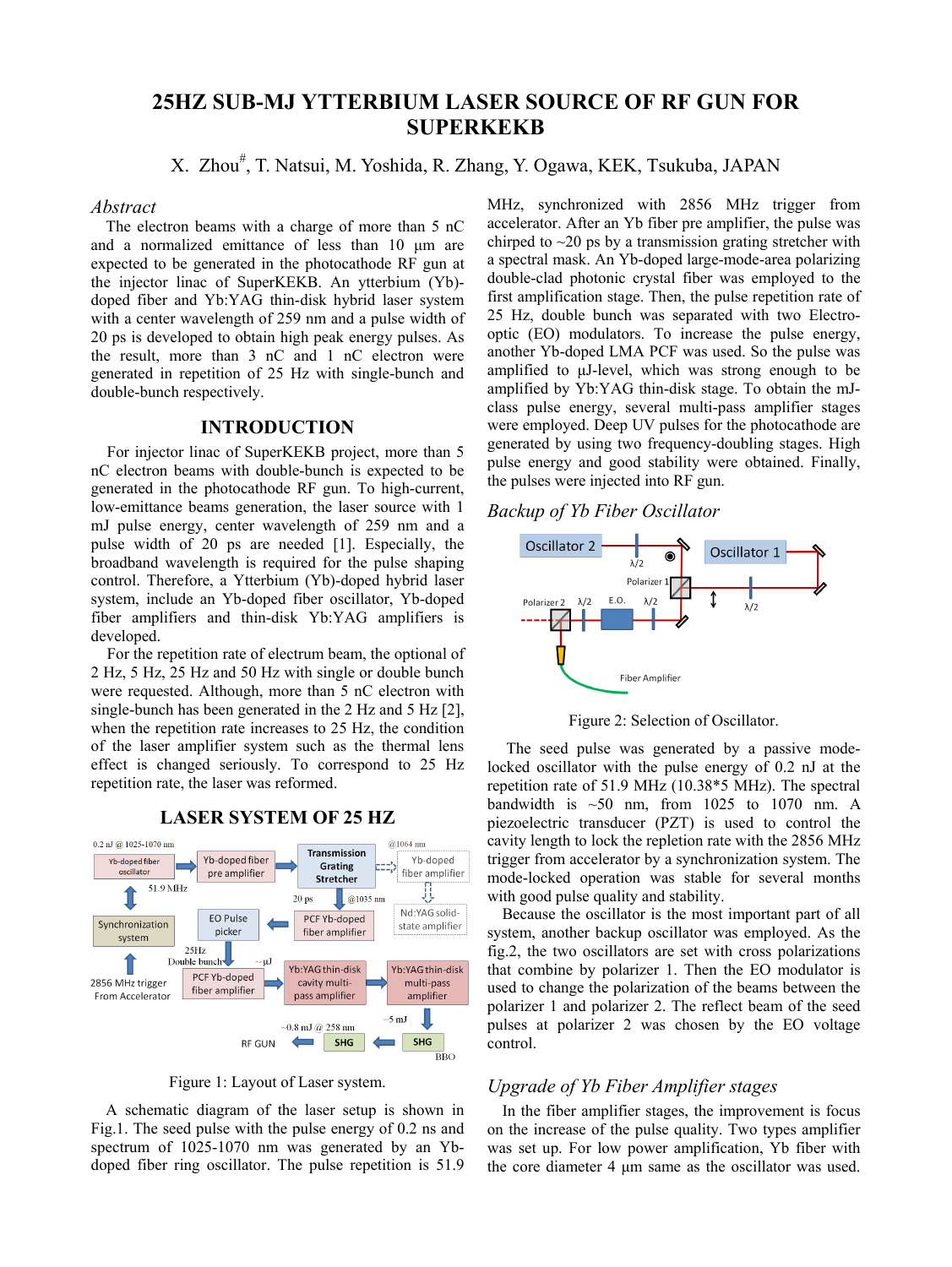Laser diode (LD) pump was coupled with the wavelength-division multiplexing (WDM) coupler, which compact the construction. For high power amplification, large-mode-area (LMA) polarizing double-clad photonic crystal fiber (PCF) with a core diameter of 40 μm was used. The signal and pump pulse focus into Yb fiber by lens in different direction. And dichroic mirrors were used to separate signal and pump beams. The isolators were set between the each amplifier to avoid the pump go back to signal.



Figure 3: Yb-doped fiber pre amplifier.

In the low power amplification, the weak seed pulse makes the amplified spontaneous emission (ASE) easy to be generated. The ASE noise will be amplified during each amplifier, which reduces the conversion efficiency of the second harmonic generation (SHG) stage. For amplify the seed pulse effectively, one LD was separated to 3 parts with the output power of 15%, 35%, 50%, respectively. Seed pulse was amplified step by step (As fig3). All the 3 amplifiers were coupled each other with no free space, which reduced energy loss.

The pair of transmission gratings with a groove density of 1740 grooves/mm is used to stretch the pulse to several tens ps with gratings distance of 1.5 m. For matching the gain area of Yb:YAG disk and Yb-doped fiber, a spatial slit was performed for spectral shaping between the grating pair and reflector, where the spectrum is spatially separated with a parallel beam. The spectrum of the signal was reformed to near rectangle shape with the bandwidth of ~4 nm at center wavelength of 1033 nm. And a telescope lens was employed to reduce the beam size of the signal before the stretcher, which sharp the side of pulse shaping.

The output of stretcher is seeded into the fiber amplifier by a PCF fiber of 1.2 m, cladding backwardly pumped by a 70 W fiber-coupled laser diode emitting at 976 nm. The output power of LD was controlled in low level to inhibit the ASE noise.

Last time, the signal pulses of 51.9 MHz repetition rate were reduced to 10.38 MHz firstly by an additional EO fiber pulse picker. Because the energy loss of the fiber EO modulator is more than 90%, the amplify efficiency declined seriously with ASE noise occur. Therefore, a pulse selector consist of two EO modulator was employed to reduce the pulse repetition rate to 25 Hz with double bunch of the distance of 100 ns.

After pulse picker, the signal of 25 Hz was amplifier by another PCF Yb-doped fiber amplifier. In this stage, the pulse was amplified to several μJ pumped with light at a wavelength of 940 nm.

# *Redesign the Thin-disk Amplifier*

When the pump repetition rate increases to 25 Hz, the condition of the laser amplifier system is changed seriously in the thin-disk amplifier stages. Firstly, the thermal lens effect is occurred when the signals pass through the Yb:YAG crystal, which can be compensated by lens and telescope system. Secondly, the cooling requirement of the crystal is exceeding increased because the higher repetition rate of the pump pulse. The temperature change of the thin-disk crystal let the noise and background signal increased obviously, which affect the quality and amplify efficiency of the laser source.

The disk thickness was reduced to 0.5 mm to increase the heat remove from the crystal and avoid the thermal lens effect. Thermal conductivity was improved by a new soldering component, with the Au-Sn layers on top surface (Au-80% and Sn-20%) [3].



Figure 4: Thin-disk multi-pass amplifier with cavity.

For 2 Hz and 5 Hz repetition rate amplification, the regenerative thin-disk amplifier can provide effective amplification after fiber amplifier. But for 25 Hz double bunch amplification, the output energy was unstable due to the lower gain condition. The structure of the regenerative cavity is too complex to compensate thermal lens, especially the ghost pulse was difficult to reduce from first bunch due to the limited extinction ratio of the pockels cell. Therefore, a multi-pass amplifier inset into a cavity was designed to replace the regenerative amplifier.

As the fig 4, the inject signal beam with the vertical polarization was reflected by polarizer 1, and amplified 10-15 times pass through the Yb:YAG thin-disk crystal. The polarization of the amplified pulse was turn to horizontal by the wave plate, which cause the amplified pulse pass through the two polarizers and amplified again. After the two loops, the pulse went out the cavity with vertical polarization by the reflection of polarizer 2. A 2.4 kW laser diode, is employed as the pump source, with oblique injection into the Yb:YAG thin-disk crystal with a spherical mirror and a plano-convex cylindrical lens. Although more than 30 pass amplification was occurred as the regenerative amplifier, the stability and quality was increased, because no pockles cell used in the cavity.

After the cavity amplification, the simply multi-pass amplifiers were used for higher amplification. The structure of the multi-pass amplifier is shown in Fig5. The max of 6 pass amplification can be performed in a